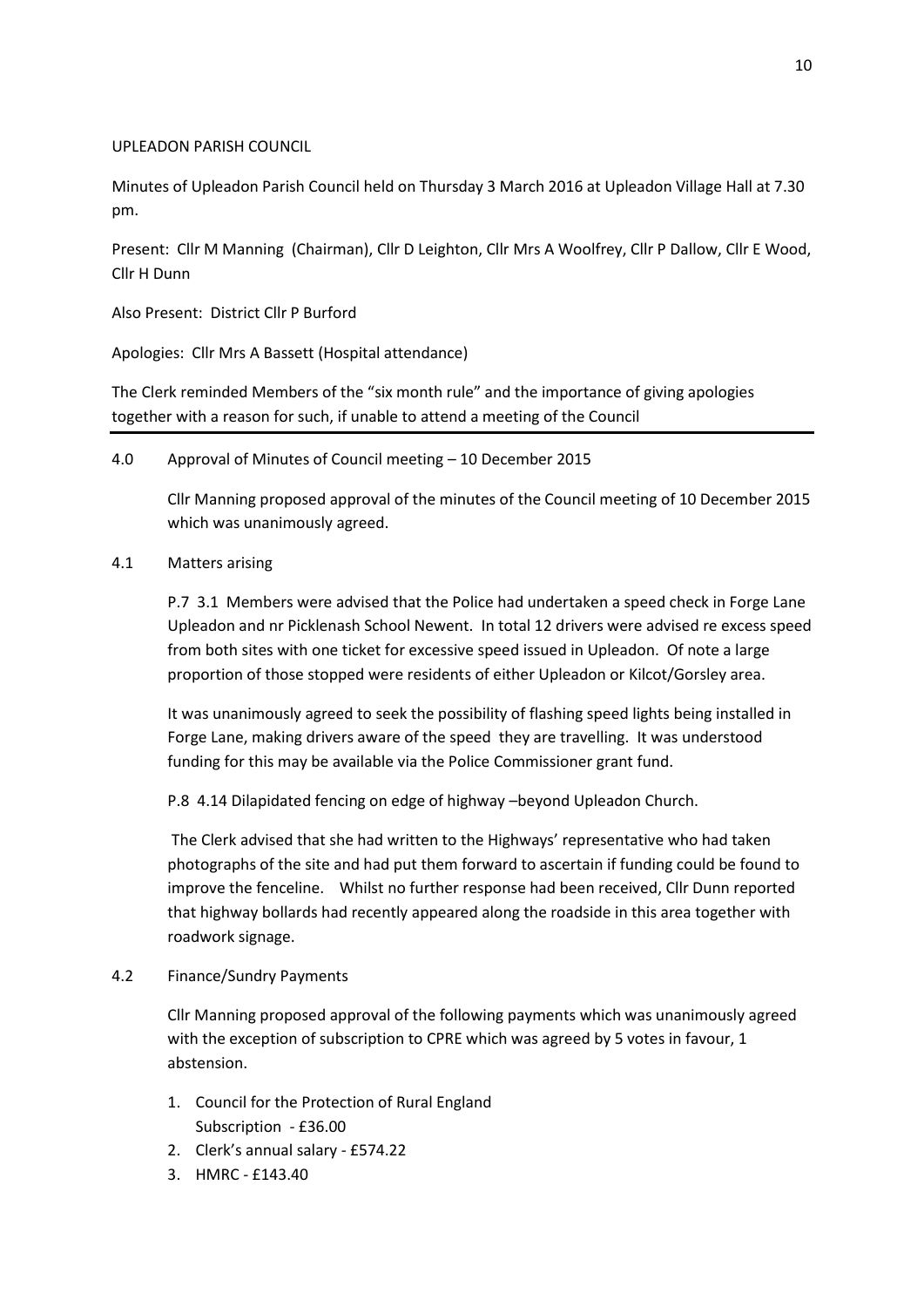- 4. Upleadon Village Hall Committee hire of hall x 4 £40.00
- 5. Glos Assoc Parish and Town Councils -2016/17 Subscription - £76.79 (payable 1 April 2017)
- 4.3 Correspondence
- 4.3.1 Upleadon Village Hall Committee to give consideration to
	- 1. contribution to grass cutting and dead tree outside Village Hall
	- 2. purchase of defibrillator

The Clerk advised that despite emailing Highways on several occasions regarding the tree, apart from an acknowledgement, no response had been made. It was confirmed the Village Hall Committee had planted the tree. Cllr Dallow advised that he would be prepared cut down the dead tree at no cost, in return for the wood. Cllr Manning proposed approval to this which was seconded by Cllr Mrs Woolfrey and unanimously agreed.

The Clerk advised the Village Hall Committee had advised the payment of £140.00 referred to hedge trimming, weeding, strimming and grass cutting of the verge and that the cost was split 50/50 between hedge trimming and verge maintenance.

Cllr Wood proposed a contribution from the Council in the sum of £100.00. This was seconded by Cllr Manning and unanimously agreed.

Members discussed the purchase of a defibrillator and were in full support of doing so. The Clerk advised that the District Council had grant funding available of up to £500 towards the overall purchase cost of £1500. Whilst the Village Hall Committee had offered to house the defibrillator unit on the wall of the Village Hall, Cllr Wood proposed to write to them to enquire if they would contribute £250.00 towards the cost, with the Parish Council paying £750.00, assuming it was successful in obtaining grant funding. In addition the Village Hall Committee to be asked to meet the electricity costs for the unit, which was expected to be minimal. This was seconded by Cllr Dallow and unanimously agreed.

## 4.3.2 Forest of Dean District Council – "Planning Peer Challenge"

Members were advised of an invitation to send a Member to join a Focus Group at Forest of Dean District Council to consider the Planning Peer Challenge – Wed 9 March 2016. Advise this is a review of the Forest of Dean District Council's planning service in Mar 2016. The Peer Challenge process helps planning authorities to review what they are trying to achieve and what they are actually achieving, how they are going about it, and the areas to address to gain further improvement. The Peer Challenge will be run by the Local Government Association and the Planning Advisory Service and will help the Council assess how well the Planning Service is focusing on and assisting in the delivery of overall priorities. It will assess how the Authority is managing the consideration of development proposals. It will consider the use of resources to provide a good service to customers and the community, the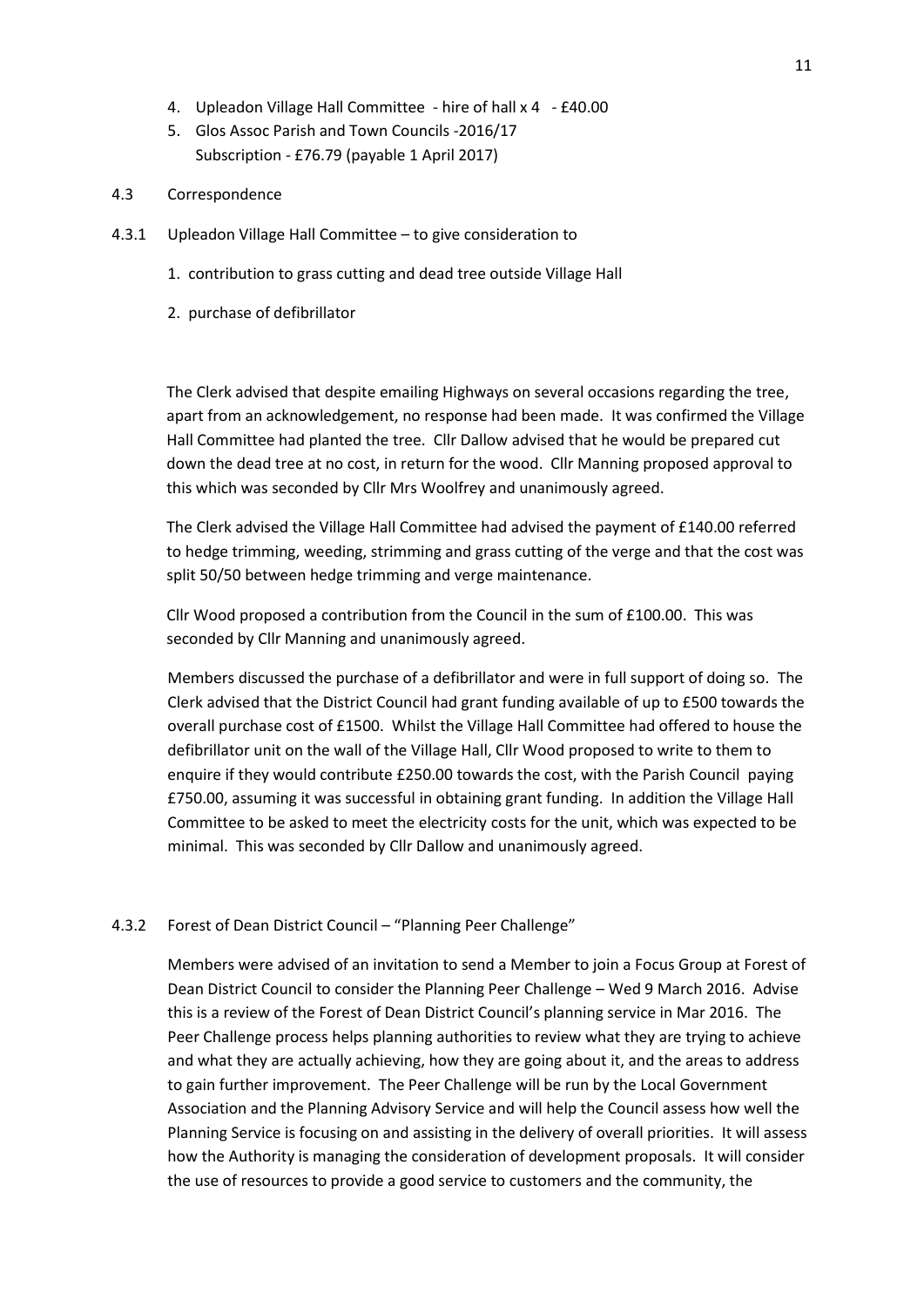efficiency and effectiveness of the service and the capacity to deliver the infrastructure to support development. The report produced at the end of the Peer Challenge will be a public document which it is hoped will be presented to the April full Council meeting. The Peer Challenge team will comprise elected Councillors and Senior Planning Officers from other Authorities. As part of their work, they will meet with representatives from external organisations to hear their views of the planning service to help inform their conclusions.

Members declined to attend on this occasion.

- 4.4 Business
- 4.4.1 Planning applications

P0222/16/FUL Mrs E Bristow, Hook Cottage, Hooks Lane, Upleadon Two storey extension with internal alterations and associated works

Comment: No objection

Notice of Appeal

Appeal by Mrs M Samuel Site: The Chalet, Mount Ottawa, Golden Valley, Upleadon Development: Demolition of The Chalet and replacement dwelling, double garage, turning area and associated works. (Revised scheme) Planning Inspectorate ref: APP/P1615/W/15/3139784

Appeal to be conducted by written representation to the Planning Inspectorate– comments to be submitted by 10 March 2016.

Members wished to raise no comment to the Appeal.

### 4.4.2 Appointment of Internal Auditor

Cllr Manning proposed the appointment of Mr K Berrow of 4 Glebe Place Upleadon as Internal Auditor. This was unanimously agreed.

- 4.4.3 To give consideration to Grant applications
	- 1. Gloucestershire Chest Fund

Cllr Manning proposed a grant of £50.00 which was unanimously agreed.

2. Gloucestershire Air Ambulance Trust

Cllr Manning proposed a grant of £100.00 which was unanimously agreed.

4.4.4 Revised cost for purchase of Rowan Tree to commemorate the Queen's Diamond Jubilee

Members were advised that the supplier of the Rowan Tree had revised his price to £40.00. He had offered an alternative price of £67.20 incl vat to include the tree, straps, growing